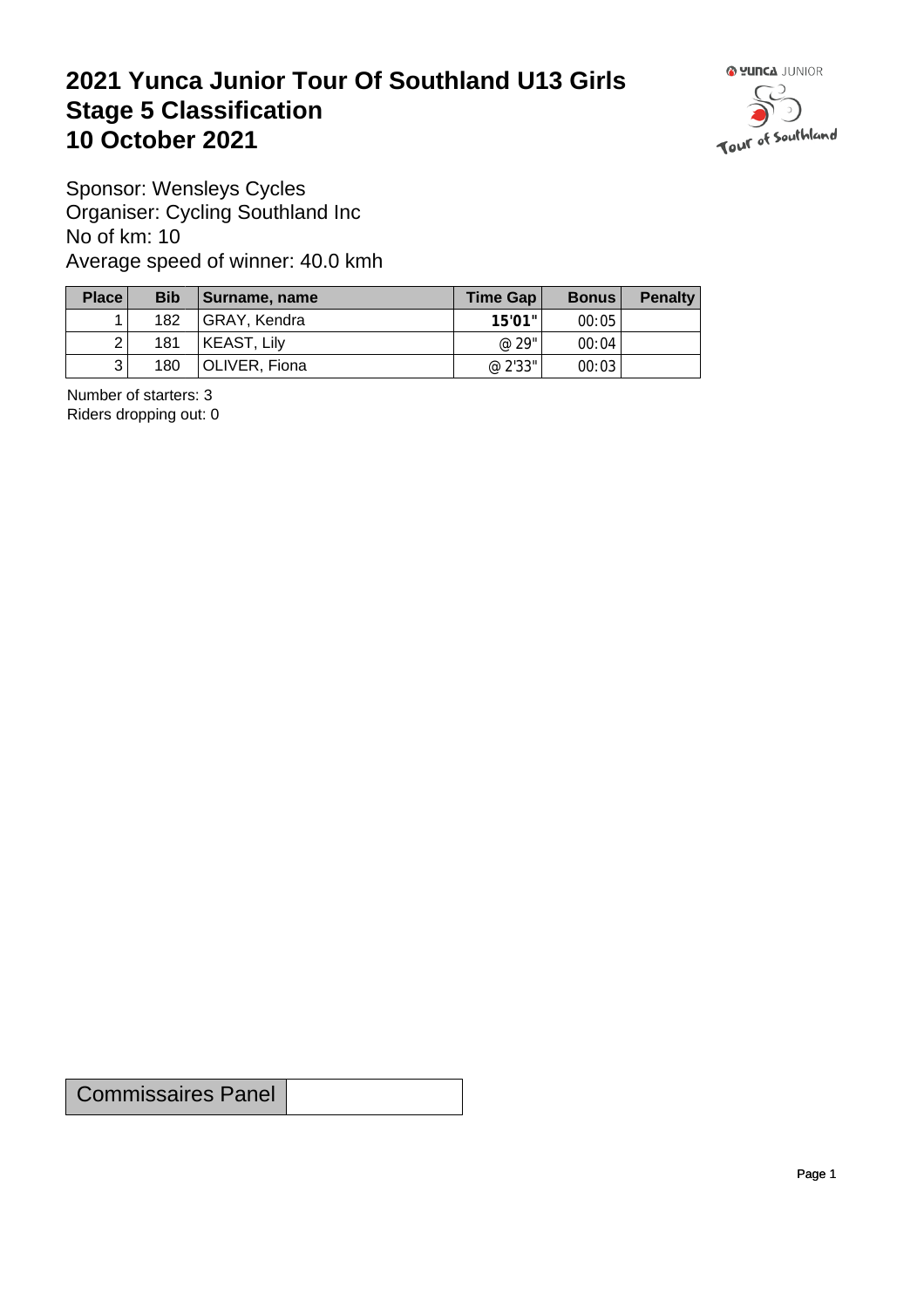## **2021 Yunca Junior Tour Of Southland U13 Girls General Classification (Stage 5)**<br> **10 October 2021 10 October 2021**



Organiser: Cycling Southland Inc

| Place | <b>Bib</b> | / Surname, name | Time Gap |
|-------|------------|-----------------|----------|
|       | 182        | GRAY, Kendra    | 1h58'42" |
|       | 181        | KEAST, Lily     | @ 14'35" |
|       | 180        | OLIVER, Fiona   | @ 22'22" |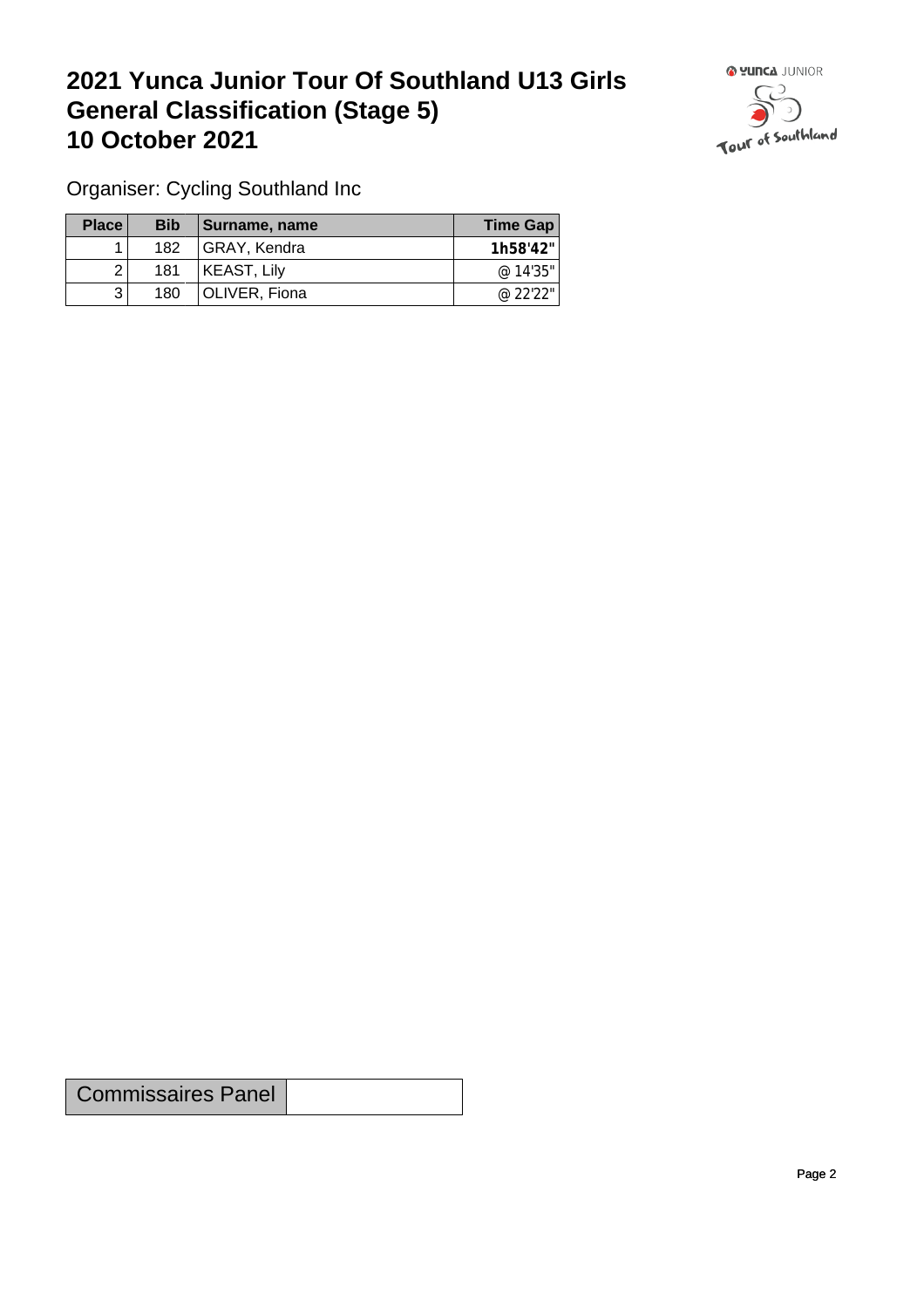## **2021 Yunca Junior Tour Of Southland U13 Girls Sprint Classification (Stage 5) 10 October 2021 10 October 2021**



Organiser: Cycling Southland Inc

| Place        | <b>Bib</b> | Surname, name | <b>Points</b> |
|--------------|------------|---------------|---------------|
|              | 182        | GRAY, Kendra  | 28            |
|              | 181        | KEAST, Lily   | 20            |
| $\mathbf{r}$ | 180        | OLIVER, Fiona | 8             |